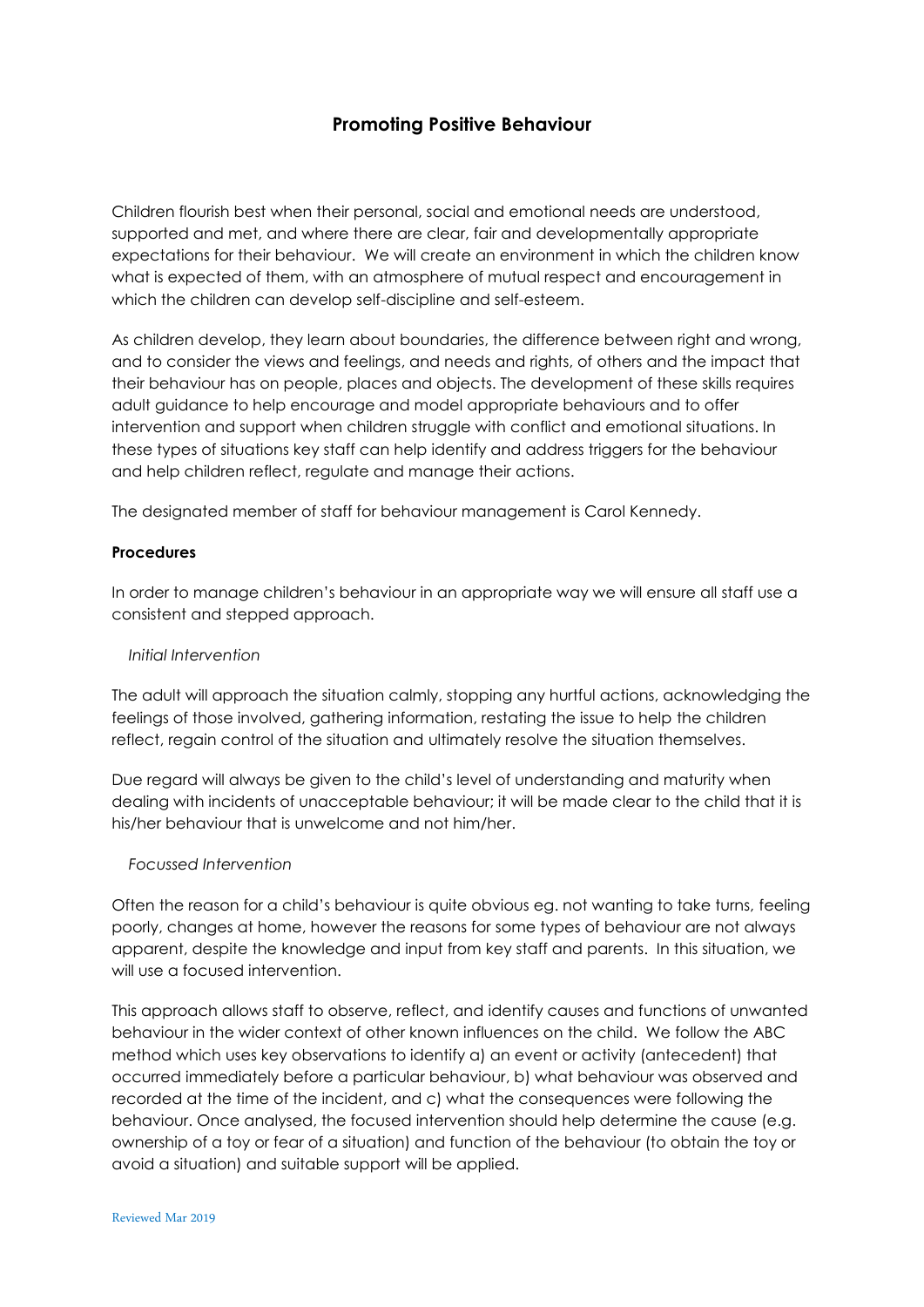If the behaviour continues to reoccur and remains a concern then the key person and SENCO will invite parents to come and discuss possible reasons for the behaviour and to agree next steps. Any agreed actions will be shared with all staff so that there is a consistent response to the child's behaviour. The plan should be monitored and reviewed regularly by the key person and SENCO until improvement is noticed.

If, despite applying focused intervention, the behaviour continues to occur and/or is of significant concern, then the keyperson and SENCO will invite the parents to a meeting to discuss external referral and next steps for supporting the child in the setting.

It may be agreed that the Early Help process should begin and that specialist help be sought for the child – this support may address either developmental or welfare needs.

Advice provided by external agencies will be incorporated into the child's action plan and regular multi-disciplinary meetings held to review the child's progress.

Children will never be labelled, criticised, humiliated, punished, shouted at, spoken to harshly or isolated by removing them from the group and left alone in 'time out' or on a 'naughty chair'. However, if necessary children can be accompanied and removed from the group in order to calm down and if appropriate helped to reflect on what has happened.

## *Physical Intervention*

The term physical intervention is used to describe any forceful physical contact by an adult to a child such as grabbing, pulling, dragging, or any form of restraint of a child such as holding down.

Physical intervention may be used to prevent a child from inuring themselves or others or damaging property. This must only be 'reasonable force' in relation to the situation. If 'reasonable force' has been used for any of the above reasons, parents are to be informed on the same day that it occurs. The intervention will be recorded as soon as possible within the child's file, which states clearly when and how parents were informed.

Corporal (physical) punishment of any kind should never be used or threatened.

Where a child is upset or angry, staff will speak to them calmly, encouraging them to vent their frustration in other ways by diverting the child's attention.

 *Challenging Behaviour/Aggression by children towards other children*

Any aggressive behaviour by children towards other children will result in a staff member intervening immediately to challenge and prevent escalation.

If the behaviour has been significant or may potentially have a detrimental effect on the child, the parents of the child who has been the victim of behaviour and the parents of the child who has been the perpetrator should be informed.

The designated person will contact children's social services and/or Ofsted if appropriate,

The designated person will make a written record of the incident, which is kept in the child's file; in line with our Safeguarding and Child Protection policy.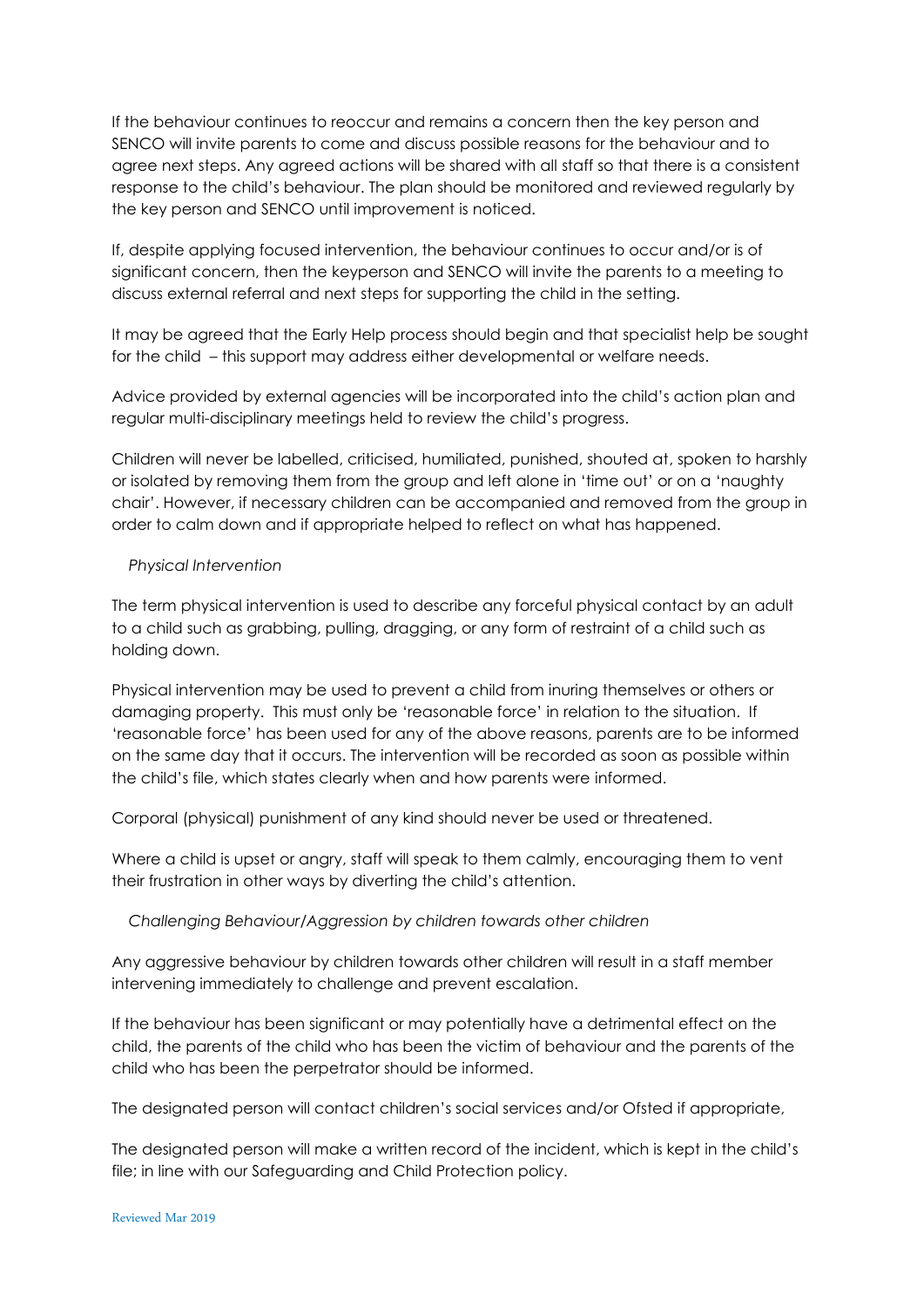The designated person should complete a risk assessment related to the child's challenging behaviour to avoid any further instances. The designated person should meet with the parents of the child who has been affected by the behaviour to advise them of the incident and the setting's response to the incident.

Relevant health and safety procedures and procedures for dealing with concerns and complaints should be followed.

Parents should also be asked to sign risk assessments where the risk assessment relates to managing the behaviour of a specific child.

#### *Bullying*

Bullying is a behaviour that both parents and practitioners worry about. Bullying is a deliberate, aggressive and repeated action, which is carried out with intent to cause harm or distress to others. It requires the child to have 'theory of mind' and a higher level of reasoning and thinking, all of which are complex skills that most three-year-olds have not yet developed (usually after the age of four along with empathy). Therefore, an outburst by a three-year-old is more likely to be a reflection of the child's emotional well-being, their stage of development or a behaviour that they have copied from someone else.

Young children are keen observers and more likely to copy behaviours, which mimic the actions of others, especially the actions of people they have established a relationship with. These are learnt behaviours rather than premeditated behaviours because children this young do not have sufficiently sophisticated cognition to carry out the type of bullying an older child can do. Unless addressed early, this type of pre-bullying behaviour in young children can lead on to bullying behaviour later in childhood. The fear is that by labelling a child as a bully so early in life we risk influencing negative perceptions and expectations of the child which will impact on their self-image, self-esteem and may adversely affect their long term behaviour. This label can stick with the child for the rest of their life.

We will deal with any pre-bullying behaviour through our normal interventions plus group work about using kind words, sharing, helping each other, being different etc.

### *Challenging unwanted behaviour from adults in the setting*

Settings will not tolerate behaviour from an adult which demonstrates a dislike, prejudice and/or discriminatory attitude or action towards any individual or group. This includes negativity towards groups and individuals living outside the UK (xenophobia). This also applies to the same behaviour if directed towards specific groups of people and individuals who are British Citizens residing in the UK.

Allegations of discriminatory remarks or behaviour including xenophobia made in the setting by any adult will be taken seriously. The perpetrator will be asked to stop the behaviour and failure to do so may result in the adult being asked to leave the premises and in the case of a staff member, disciplinary measures being taken.

Where a parent makes discriminatory or prejudiced remarks to staff at any time, or other people while on the premises, this is recorded on the child's file and is reported to the setting manager. The procedure is explained and the parent asked to comply while on the premises. An 'escalatory' approach will be taken with those who continue to exhibit this